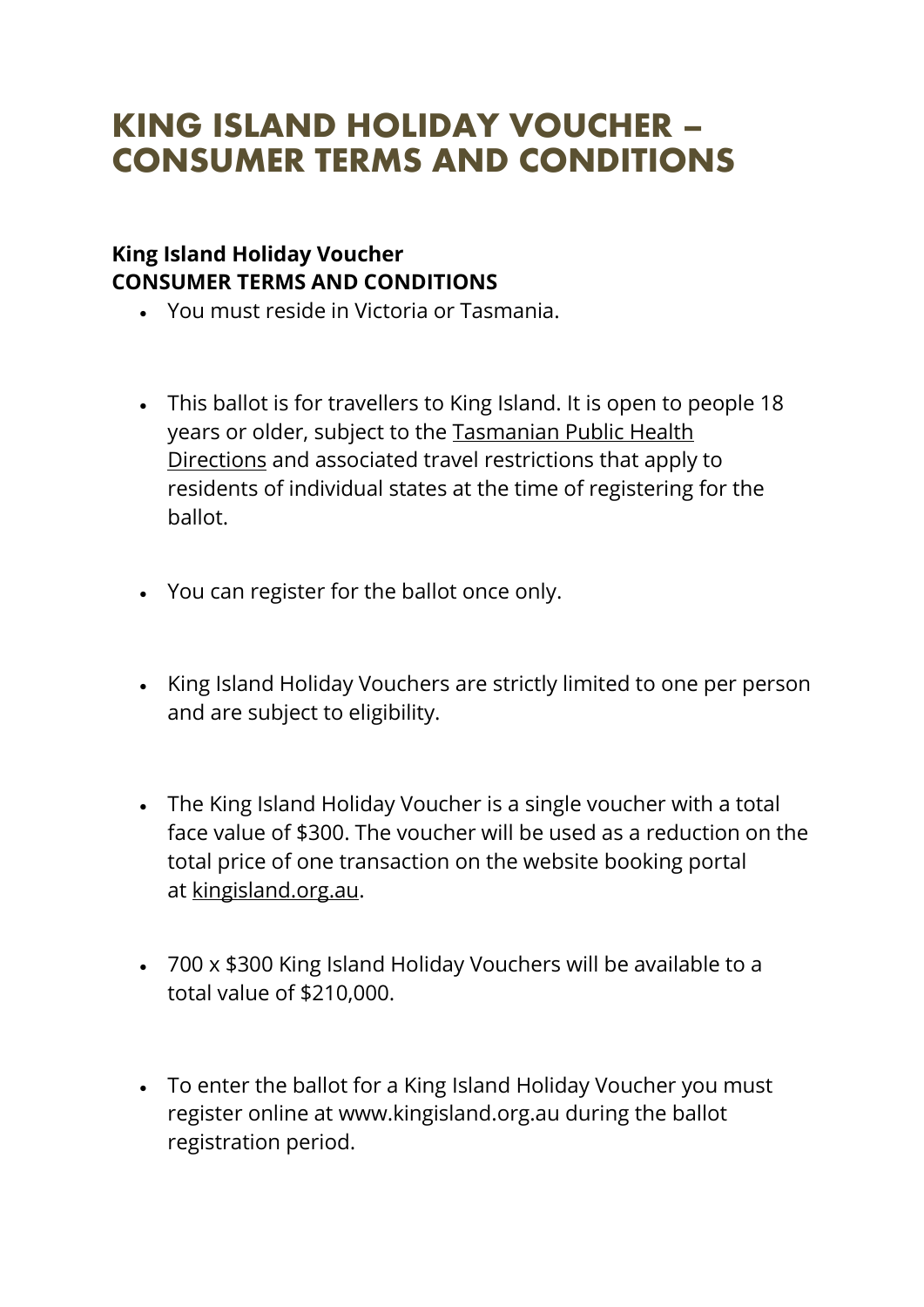- The ballot registration period starts on Thursday, 7th April 2022 at 9:00am (AEST) and ends on Sunday 10 April 2022 at 5:00pm (AEST).
- At the time of registration, applicants will be asked to select how they are able to prove their residential address i.e. select a form of identification and also must provide, their full name, phone number, email address and home address.
- Registering for the ballot is not a guarantee, warranty, representation, or commitment of receiving a King Island Holiday Voucher and King Island Tourism, its employees, agents and contractors make no guarantee, warranty, representation or commitment whatsoever that your registration or application for a King Island Holiday Voucher will result in receipt or issue of a King Island Holiday Voucher.
- King Island Holiday Vouchers will be allocated via random selection of valid registrations.
- Successful King Island Holiday Voucher recipients will be notified and receive their King Island Holiday Voucher and unique code via email and SMS on 11 April 2022.
- King Island Holiday Voucher recipients can redeem their King Island Holiday Voucher by visiting the King Island Tourism website booking portal to access the list of participating Tourism Businesses and their registered offers at [kingisland.org.au.](http://www.kingisland.org.au/)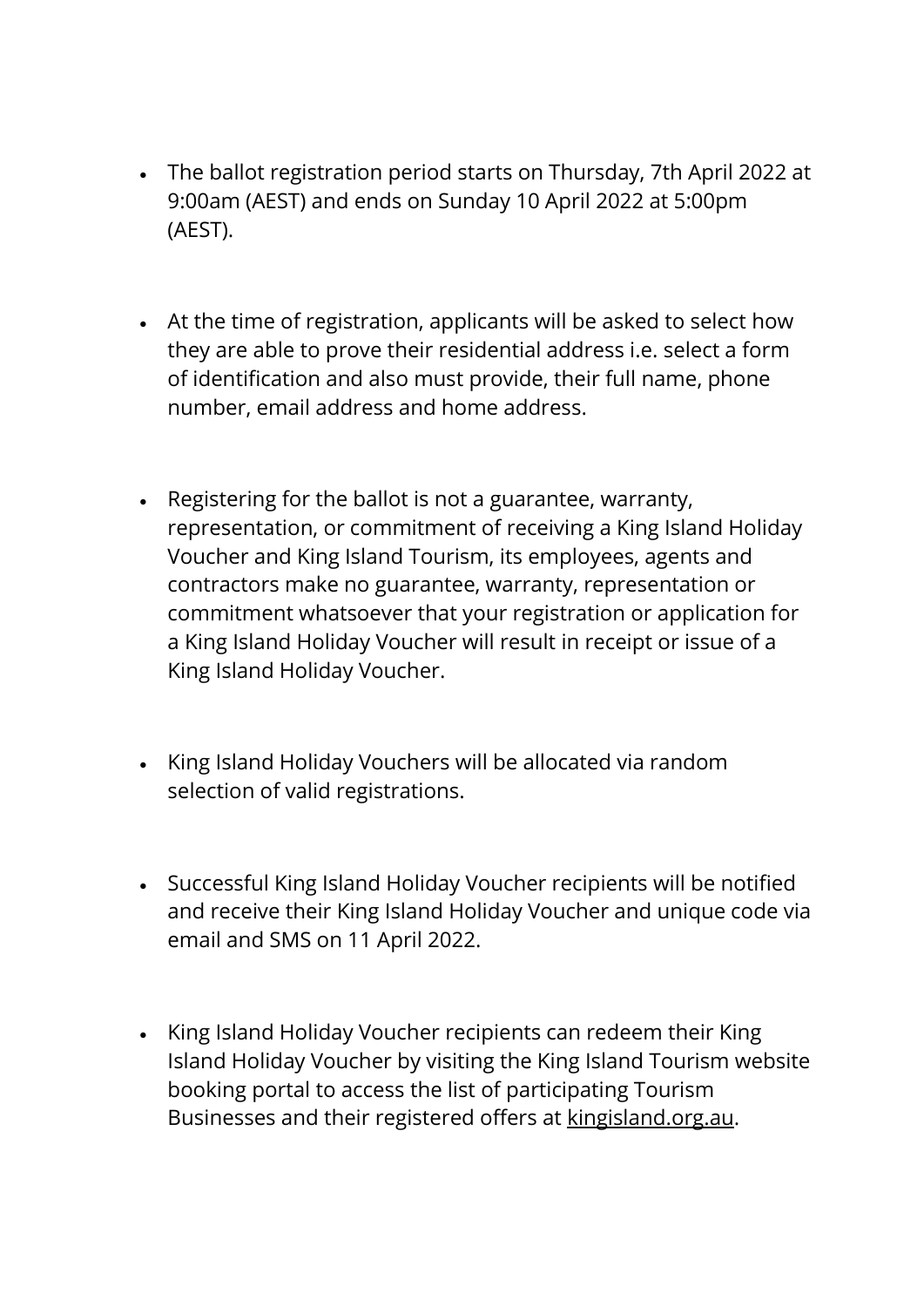- King Island Holiday Vouchers are only redeemable on the website www.kingisland.org.au through the booking portal. They cannot be used directly with operators, on presentation on arrival or to pay for airfares or with airlines or any other means.
- King Island Holiday Vouchers must be redeemed between 9am (AEST) on 11th April 2022 and 11:59pm (AEST) on 20th April 2022 for bookings in the eligible travel period between 00:01 (AEST) 1 May 2022 and 11:59pm (AEST) 31 July 2022.
- Any bookings undertaken outside the travel period, booked after the redemption period specified above or booked outside of the King Island Tourism website booking portal cannot be claimed using the King Island Holiday Voucher.
- There is a minimum spend of \$300 for King Island Holiday Vouchers. They cannot be partly redeemed and must be totally used on one "cart" transaction. The voucher will not be valid unless the minimum spend of \$300 has been met.
- The voucher discount will be immediately deducted from the total price of the items in the cart, leaving the voucher recipient with only the balance to pay (if applicable).
- King Island Holiday Vouchers can be used for any day of the week, including weekends, within the stipulated travel period, subject to availability of accommodation and/or tours and attractions.
- King Island Holiday Vouchers are non-transferrable and cannot be redeemed for cash.